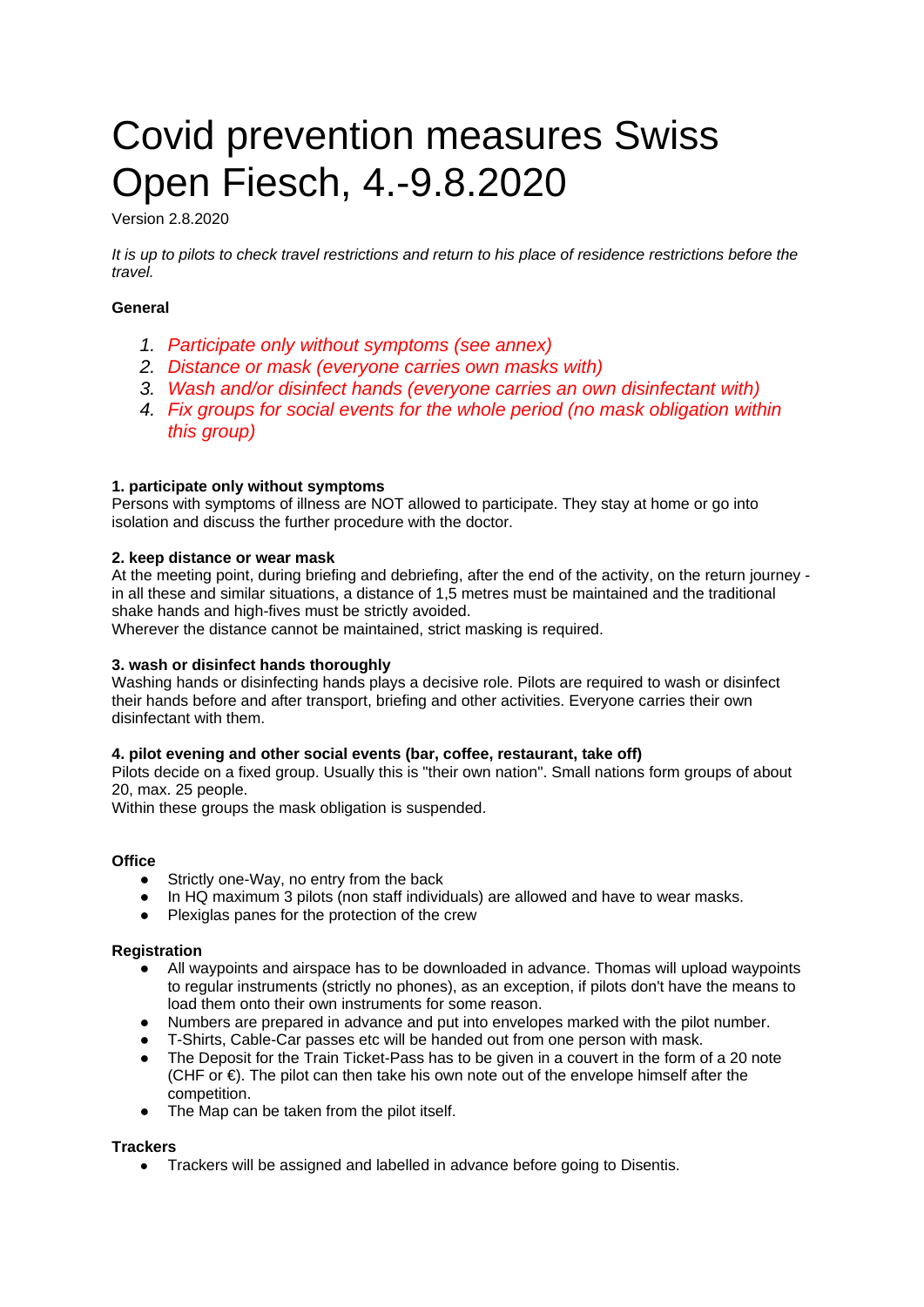- At launch, knowing that the trackers are clean, they are handed out exactly as normal (person with mask).
- Upon return to base, the tracker is put by the pilot into a "quarantine box".
- The person responsible for putting the trackers on charge will wipe the trackers down with alcohol before putting them onto the charging table. Once on the charging table, the trackers are considered clean, and can be charged, sorted and loaded into the suitcase for distribution by organisation staff.
- The following day, the clean trackers are distributed as normal.

#### **Coffee and Briefing at Fiescheralp**

- Lunch bags are handed out by staff with masks and gloves.
- The pilots gather in "their" groups.
- At the briefing pilots stay in their own group or wear a mask.

#### **Transport**

During all kind of transports (train, car, transport to take off) masking is mandatory. Every pilot brings his own mask.

#### **At Take off**

• The pilots stay in their own groups, keep the distance or wear a mask. The same applies to the briefing at take off.

#### **General Briefing**

● Only pilots who do not know the area or have questions will attend the physical general briefing. During the hole time in the tent at HQ exist a general mask obligation.

#### **Meteo-Briefing, Task setting**

- The meteo briefing takes place at announced times via WhatsApp.
- The provisional task will be published at WhatsApp. After the briefing a photo with the final taskboard will be published at WhatsApp.

#### **Pilot evening**

The pilot evening will take place at three evenings with two groups each. Pilots register at one of these groups BEFORE the registration at HQ: https://doodle.com/poll/???asdfghjklö?

#### **Attention:**

"This" group is decisive for the whole period of the event.

#### **Tracking**

● Thanks to the lists of participants and helpers and the registrations in the individual groups, the creation of a list of participants is guaranteed.

For the organizing committee, Martin Scheel

# Annex Symptoms:

Most common symptoms:

- fever
- dry cough
- tiredness
- Less common symptoms:
	- aches and pains
	- sore throat
	- diarrhoea
	- conjunctivitis